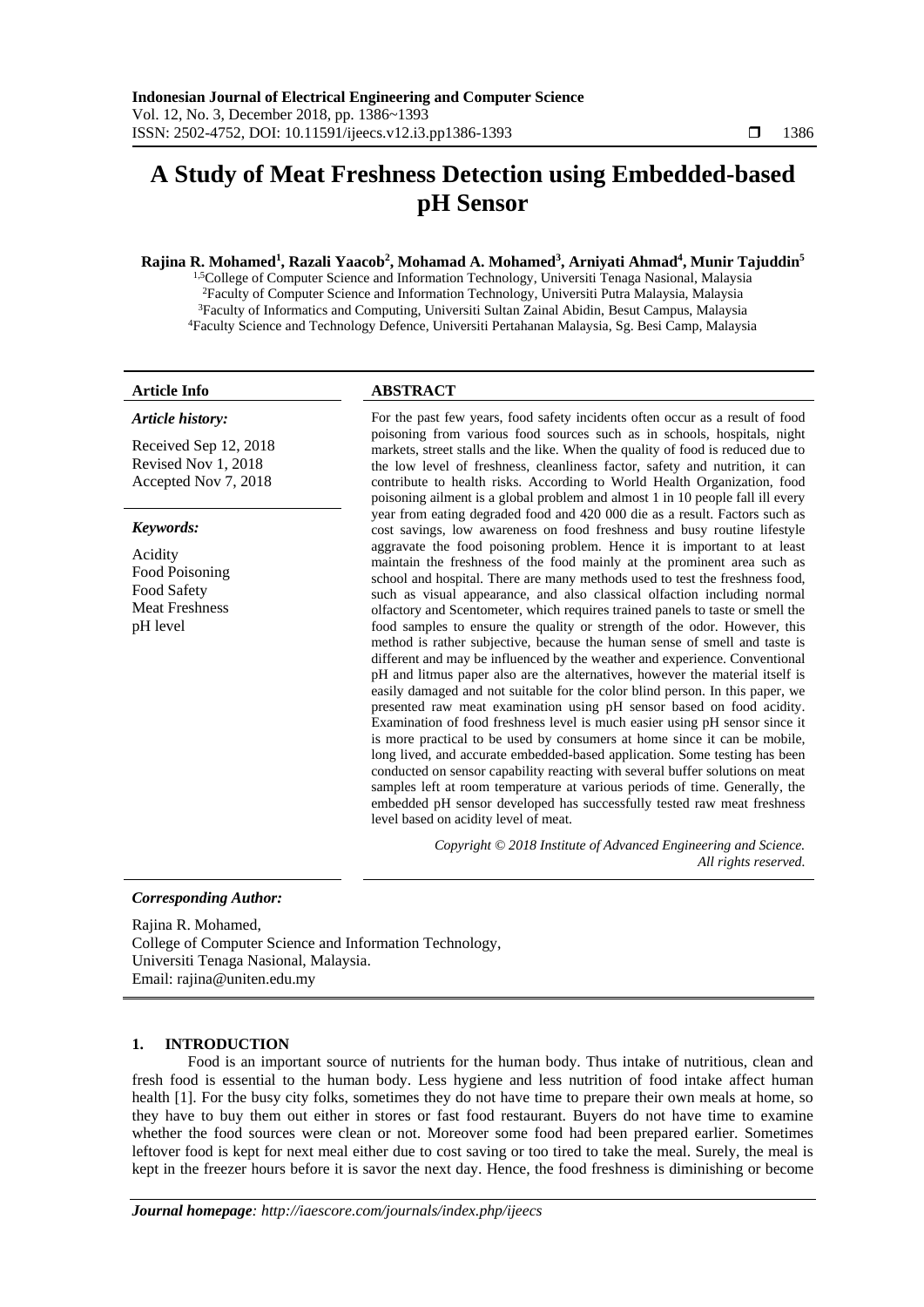stale or fully spoiled the next day. Because of that reason, food poisoning happens due to taking spoiled or stale food. However, factors such as cost savings, low awareness on food freshness and busy routine lifestyle aggravate the food poisoning problem. Hence, there must be some form of food indicator to ensure the freshness level of food to improve the situation at hand.

According to World Health Organization [2], food poisoning ailment is a global problem and almost 1 in 10 people fall ill every year from eating spoiled food and 420 000 die as a result. Hence, it is very crucial to test food freshness to resolve or at least to lessen food poisoning cases. In this paper, we presented raw meat examination using pH sensor based on food acidity. Examination of food freshness level is much easier using pH sensor since it is more practical to be used by consumers at home. Examination using pH sensor is done through mobile, long lived, and accurate embedded-based application. There are numerous techniques on food freshness indicator done previously, however most of them are only suitable for research and laboratory conditions. Conventional pH paper used in prior work is easily damaged and not suitable for the color blind person. RFID-based method to test meat freshness has also been implemented by [3] however RFID tag manipulate electromagnetic spectrum, so they are easily jam, consume more power and sensitive to wet things or liquid matter. Electronic nose is widely used to test food freshness [4-6] however, it is only practical to be used on large amount of food, plus consumers must have some level of knowledge on gas sensors, and furthermore market-ready electric nose is expensive and usage is limited by the different type of gases employed. Hence, food freshness using pH sensors may more practical especially for consumers at home due to its small size and ease of use. In this paper, we describe the preliminary development of food freshness test using pH sensor as well as data collection, testing and validation process.

The organization of this paper is as follows, section 2 is about literature studies and related research works, section 3 is on developmental work, section 4 is on testing and validation and lastly section 5 is the conclusion.

## **2. LITERATURE REVIEWS**

Meat is a main protein source needed by our body but meat is perishable and easily damaged [7-8], [10]. It must be taken or cooked immediately or freeze or treated as to preserve. Based on few studies done, pH level is the main factor to indicate the level of meat freshness [9] other than using the obvious color and water contents factor [10]. In fact, factors such as pH, color, water-holding capacity as well as intramuscular fat is used to grade meat quality for exports [11-13]. Based on literature studies, pH is the most important factor in determining the meat quality. There are many researches done previously using pH method to test meat quality such as [14] that is using a simple sticker sensor based on litmus paper to detect freshness on beef sample. However, litmus paper will only give binary answers either acidic or alkaline without taking into consideration that the meat might be too alkaline or too acidic. Therefore, freshness test based on pH scale is better because pH can be classified according to the acidic and alkaline degree.

According to [9], the ultimate pH value of high quality meat is at the range of  $5.4 - 5.6$ . In general, un-slaughtered animal has pH value of 7.1. The transformation of glycogen to lactic acid after slaughtering is due to several factors such as animal type and animal treatment before slaughtering. This will cause a low meat pH value and ultimately lowering to the level of  $5.4 - 5.6$  after 18-24 hours slaughtering. When the pH increases to 6.5, the meat starts to decompose [15].

A pH sensor is able to detect pH value of a specimen based on hydrogen (H) ion concentration commonly in a range of 1 and 10 x -14 gram-equivalents per liter [16]. The higher the hydrogen, the higher the acidity of the substance. Basically, the pH value of a neutral solution is 7.0. Solutions with a pH value below 7.0 are considered acidic and solutions with pH value above 7.0 are basic (alkaline).This device will detect pH value to determine either the meat is fresh or not. The hypothesis is the pH sensor able to detect pH value of meat in order to determine its freshness. By using this pH sensor, the information gathered by the sensor will be sent as the value of output to the microcontroller and the component will operate to communicate with the light emitting diode in order to display the pH reading.

# **3. MEAT FRESHNESS DETECTION SYSTEM**

Meat Freshness Detector is an embedded-based application that help in determining the freshness based on pH level using a ready-market pH sensor. This system consists of Arduino microcontroller, pH sensor, a set of light emitting diode (LED) and switches. The microcontroller is core of the application to receive input from the pH sensors and send the signal to a dedicated LED to show the output. The microcontroller is programmed using Arduino programming. For this application, pH sensor has been chosen to have as the range of the indicator from 0.00 until 14.0. The decimal places that can be catered by the sensor is small so any small differences of pH value can be accepted.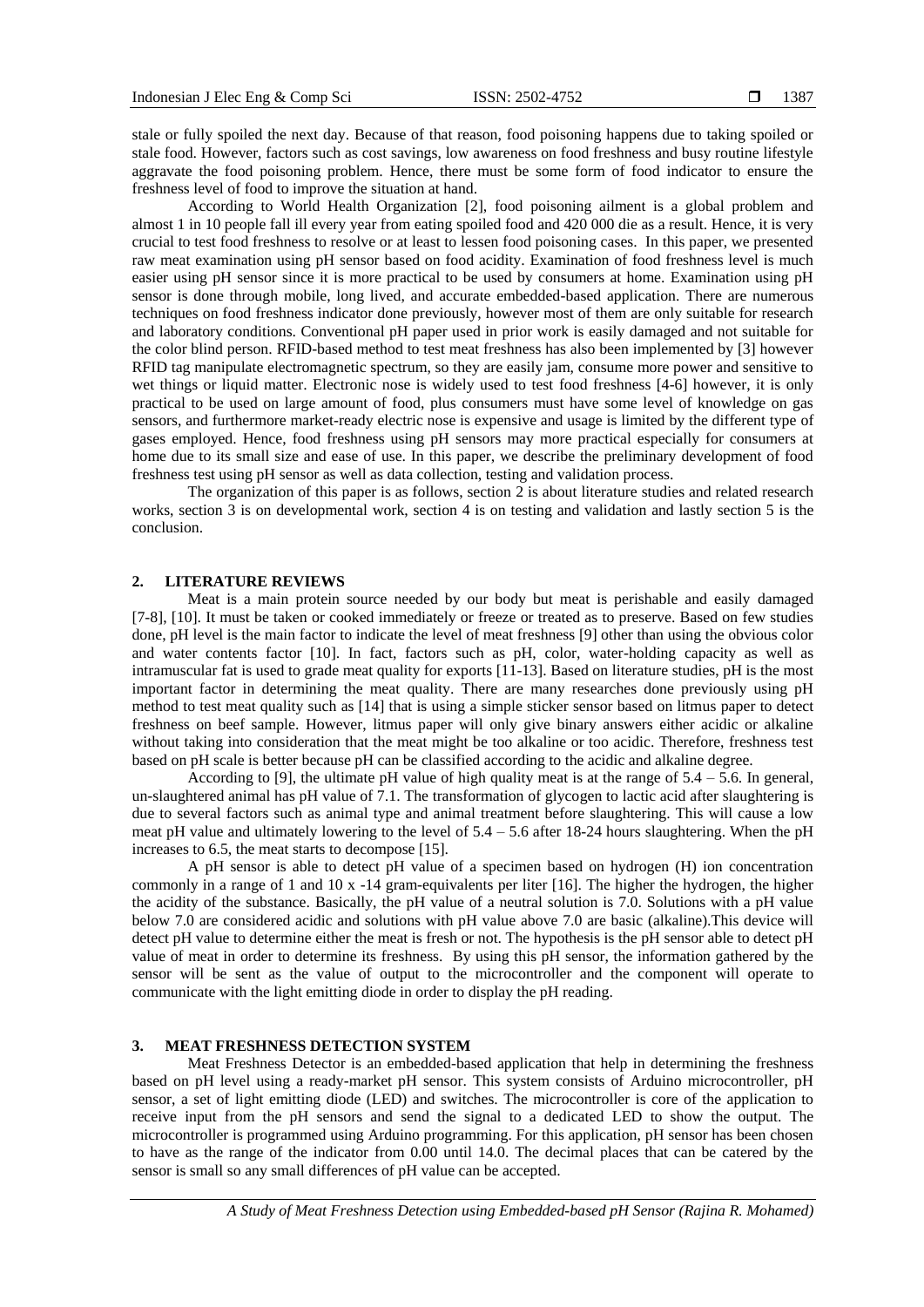

Figure 1. The Component of the Meat Freshness Detection of the Proposed Study

System is executed by integrating all the required components as shown in Figure 1 and interconnected them using Arduino programming. Figure 2 shows the final setup of the prototype.

Based on literature studies done, ultimate pH value for meat is between  $5.4$  to  $+$  ( $-5.7$ ). So we set the two threshold here that is 5.8 and 6.2. If the reading shows less than 5.7, then it is acidic which is considered as not ideal or not fresh, while if the reading is more than 6.2 then it is considered above ideal or really fresh, and for the reading between 5.7 and 6.2, it is considered that meat is ideal and fresh. Flowchart in Figure 3 shows how meat freshness detection system works.



Figure 2. The Complete Setup of the Proposed System



Figure 3. Flowchart of the Proposed System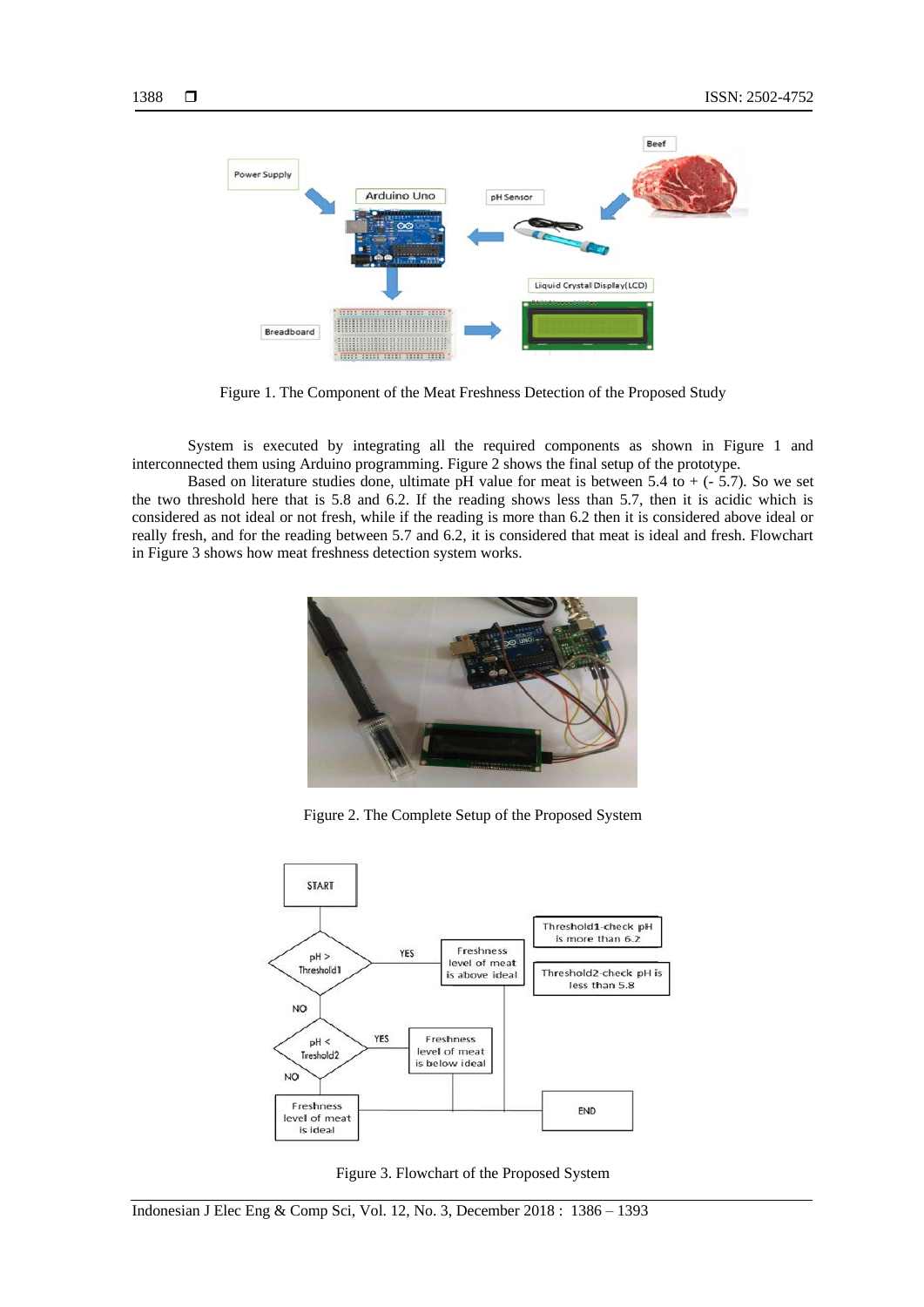# **4. SYSTEM TESTING AND VALIDATION**

To ensure the sensor operates properly, distilled water is used so the sensor result is set at 7. We also tested the sensor capability to measure the pH readings accurately as shown in Table 1. Additionally, calibration is done using some pH buffer solutions as can be seen by Figure 4. Calibration was the challenging part in this process because of the plus and minus value of the pH readings.



Figure 4. pH Buffer Solution

Table 1. The result of the capability testing conducted on the setup sensors

| pH Buffer solution | Result given by the Developed pH sensors |
|--------------------|------------------------------------------|
| Pure Water - pH 7  | pH 7                                     |
| pH 2 solution      | pH <sub>3</sub>                          |
| pH 5 solution      | pH 5                                     |
| pH 8 solution      | pH9                                      |
| pH 9 solution      | pH9                                      |

To test the meat pH level in this research, some amount of meat, are blended and the samples are put in a container. Figure 5 and Figure 6 show the sample of meat that to be blended. Sensor is soaked in the sample to get the pH readings displayed on the LCD screen as depicted by Figure 7.



Figure 5. Meat Sample for the testing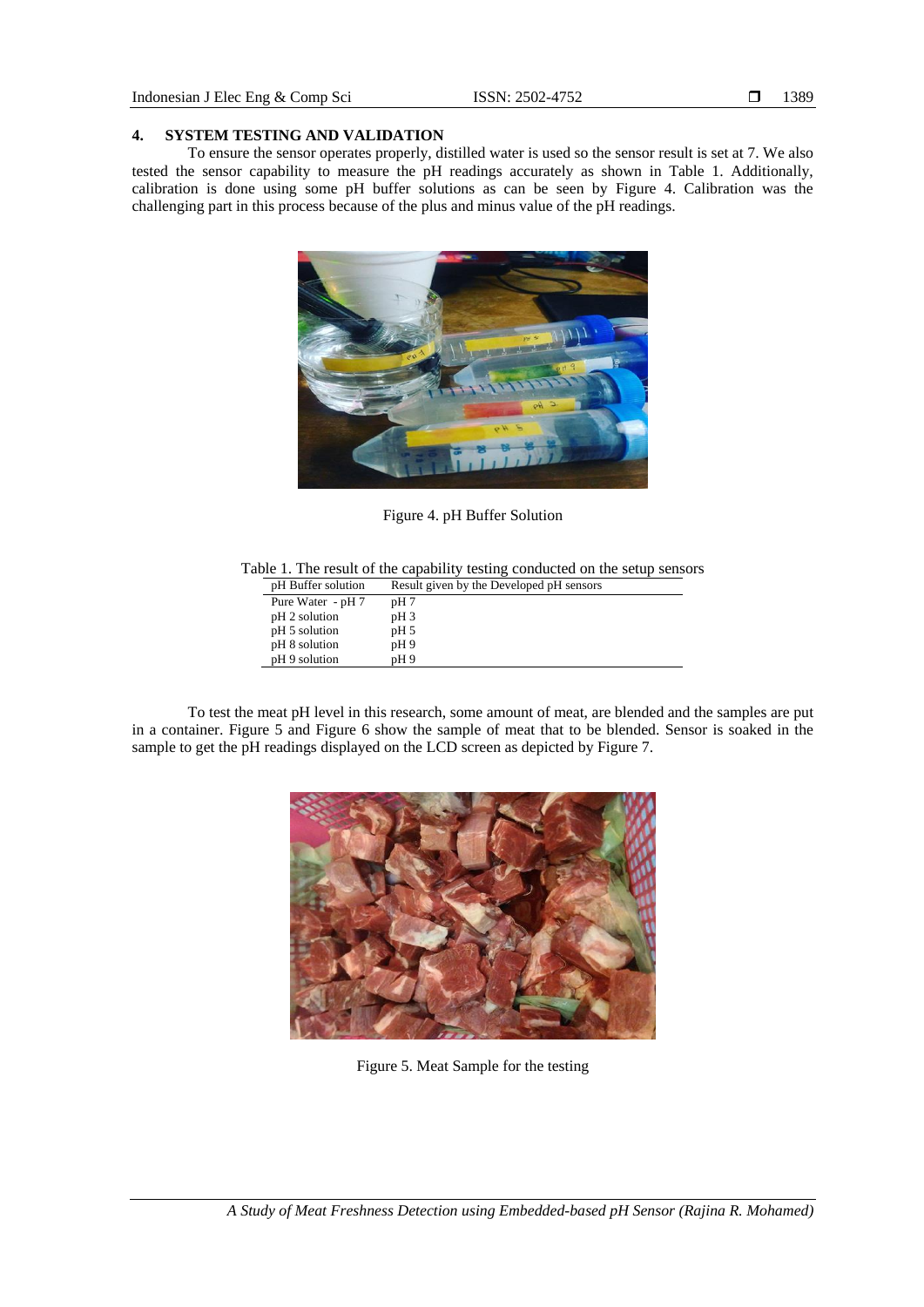

Figure 6. Meat Sample to be blended



Figure 7. The blended meat with the pH sensor and LCD

Testing is done on variety of meat to see the meat freshness value either it is fresh, ideal, or spoiled. The fresh meat bought from the Kajang fresh market is categorized into 3 portions. All the 3 portions are left at room temperature and at a temperature more than 35 degree Celsius, with varying hours whereby, one portion is left for 2 hours, while another one portion is left at 4 hours and the last portion is left at 12 hour.

#### **5. RESULT AND DISCUSSION**

Through some testing and observation, the reading meat condition based on acidity level is obtained as shown in Table 2 and Table 3.

| Table 2. Reading at a room temperature – between $8 - 10$ a.m |         |                        |          |             |
|---------------------------------------------------------------|---------|------------------------|----------|-------------|
| 2 hours                                                       | 4 hours | 12 hours               | 16 hours | 24 hours    |
| Ideal                                                         |         | Less ideal Less acidic | Acidic   | Very acidic |

| Table 3. Reading at a temperature of 35 degree Celsius |            |          |             |             |
|--------------------------------------------------------|------------|----------|-------------|-------------|
| 2 hours                                                | 4 hours    | 12 hours | 16 hours    | 24 hours    |
| Ideal                                                  | Less ideal | acidic   | More acidic | Very acidic |

Table 2 shows the results of the reading of acidity to the meat obtained that is placed in room temperature in the morning with a different number of hours. While Table 3, is the result of reading the acidity of the meat that is also placed in room temperature but after 12 o'clock.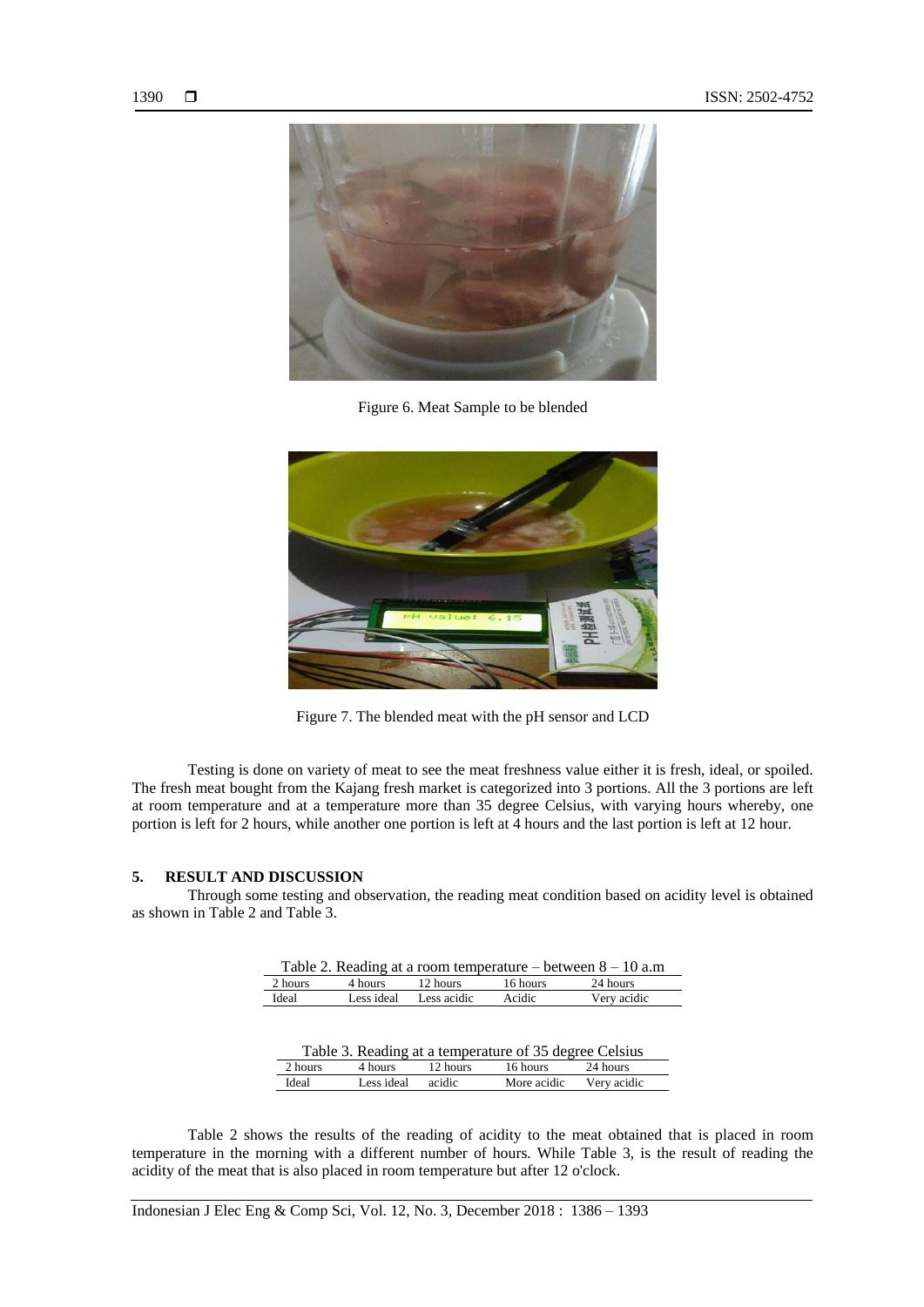

Figure 8. Commercial pH paper for meat validation testing

In both decisions, different acidity levels for both the situation, i.e. in the same number of hours, the meat can become acidic easily at high temperatures compared to the one at the lower temperatures. This means, at a high ambient temperature, the freshness of the meat will be easily reduced.

Validation is done by testing the product with pH paper as referring to Figure 8, the readings from pH sensor are round figures without any decimal. Besides validating using pH papers, sensory evaluation was also conducted. For this preliminary study, the sensory evaluation panels are done among the UNITEN staffs. Sensory evaluation result obtained as tabulated by Table 4. Hence, the prototype developed can be used as a base study for more detail and comprehensive food freshness level.

| I able 4. Selisol y Evaluation Result          |                                 |                              |                                         |                     |                      |
|------------------------------------------------|---------------------------------|------------------------------|-----------------------------------------|---------------------|----------------------|
|                                                | 1 Hours                         | 2 Hours                      | 6 Hours                                 | 12 Hours            | 16 Hours             |
| Reading by the Developed                       | Ideal 5.7                       | Almost ideal                 | Acidic                                  | Acidic              | Very acidic          |
| <b>Sensors</b>                                 |                                 | 5.4                          |                                         |                     | 3.5                  |
|                                                |                                 |                              | 4.5                                     | 4.2                 |                      |
| Reading by the commercial pH<br><b>Sensors</b> |                                 |                              | 4                                       | 4                   | 3                    |
| Sensory Evaluation                             | No peculiar<br>smell<br>(fresh) | No peculiar<br>smell (fresh) | Light peculiar<br>smell<br>(Less fresh) | Foul<br>(Not Fresh) | Stink<br>(Not fresh) |

# Table 4. Sensory Evaluation Result

Test was also conducted to measure sample reactions and response time. The pH sensor responded less than 4.24 seconds for test conducted more than 20 times as shown in Table 5. Table 5 summarizes sensor response on only for the first 10 sequence of runs. The pH sensor test is also done on lean meat, however, the sensor is not showing any response. This shows the limitation of the research as the sensor only functions for liquid-based specimen paper as referring to Figure 8, the readings from pH sensor are round figures without any decimal.

Besides validating using pH papers, sensory evaluation was also conducted. For this preliminary study, the sensory evaluation panels are done among the UNITEN staffs. Sensory evaluation result as tabulated by Table 4. Hence, the prototype developed can be used as a base study for more detail and comprehensive food freshness level.

Test was also conducted to measure sample reactions and response time calculated as Response Time = T<sub>Data-received</sub>-T<sub>Request-sent</sub> where T is time. The pH sensor responded less than 4.24 seconds for test conducted more than 20 times as shown in Table 5. Table 5 summarizes sensor response on only for the first 10 sequence of runs. The pH sensor test is also done on lean meat, however, the sensor is not showing any response as shown in Figure 9. This shows the limitation of the research as the sensor only functions for liquid-based specimen.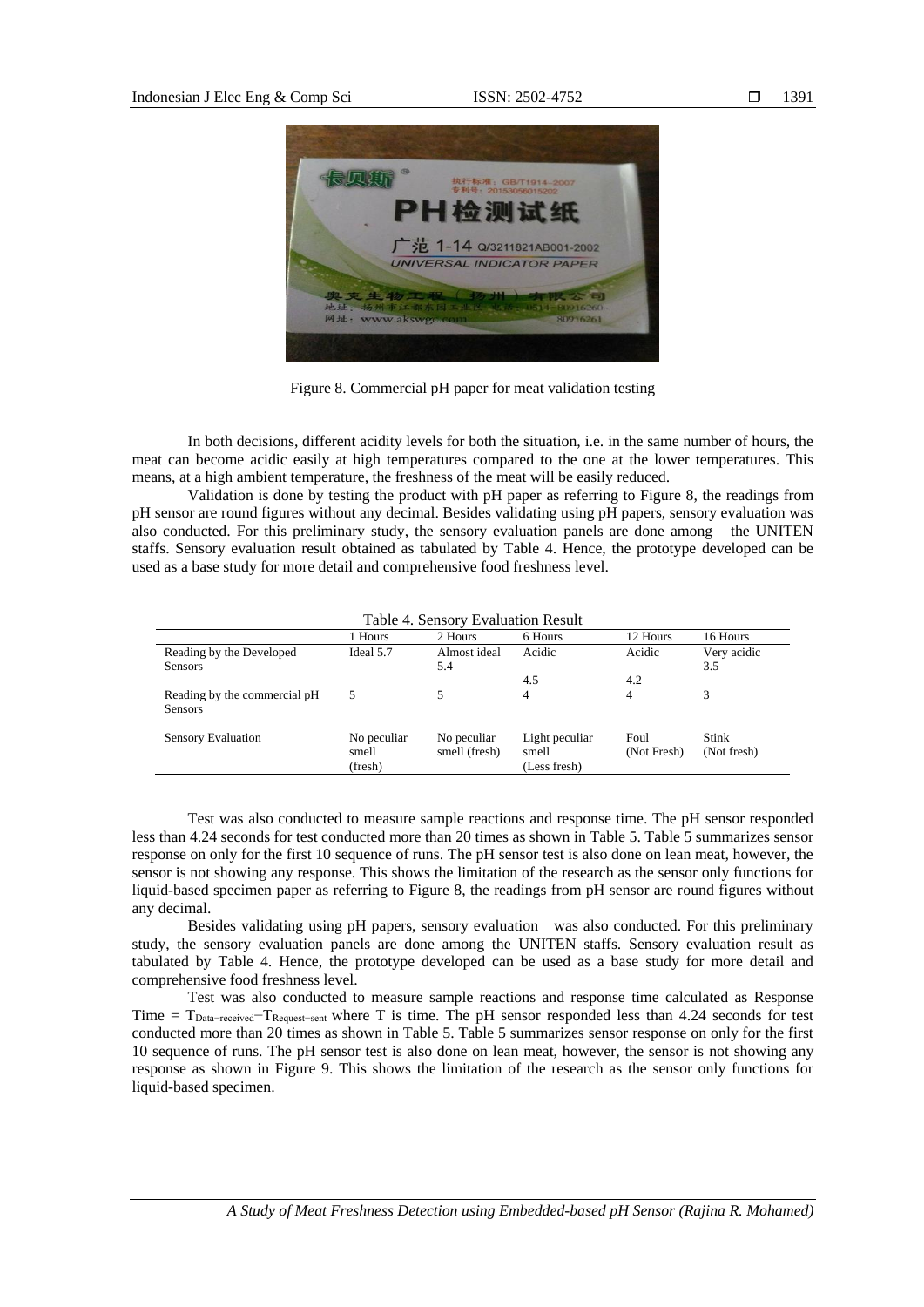| Number of      | Sensor's Response (in Seconds) |                     |
|----------------|--------------------------------|---------------------|
| Runs           | Lean Meat                      | <b>Blended</b> meat |
|                | $NO$ Respond $(0)$             | 3.98                |
| $\overline{c}$ | $NO$ Respond $(0)$             | 3.99                |
| 3              | $NO$ Respond $(0)$             | 3.7                 |
| 4              | $NO$ Respond $(0)$             | 3.6                 |
| 5              | NO Respond $(0)$               | 3.9                 |
| 6              | $NO$ Respond $(0)$             | 3.8                 |
| 7              | $NO$ Respond $(0)$             | 3.96                |
| 8              | $NO$ Respond $(0)$             | 3.7                 |
| 9              | $NO$ Respond $(0)$             | 3.9                 |
| 10             | $NO$ Respond $(0)$             | 3.9                 |

Table 5. Response Time from the pH sensors towards type of meat



Figure 9. Time of Response of Lean Meat and Blended Meat

This small number of response time might be accepted by home consumers; however, at a larger scale in terms of meat packaging and grading, this response time need to be improved further to expedite the process. Slower response can degrade the meat quality.

#### **6. CONCLUSION**

In this paper, raw meat freshness level using pH sensor has been developed and tested on some amount of meat sample bought from the local fresh market. Test has also been conducted on sensor capability reacting with several buffer solutions on meat samples left at room temperature at various periods of time. Generally, the embedded pH sensor developed has successfully tested raw meat freshness level based on meat acidity level. However, further research is needed to test bigger sample size with varying condition of meat storage.

#### **ACKNOWLEDGEMENTS**

This research is partially funded by University Tenaga Nasional, and Universiti Sultan Zainal Abidin.

#### **REFERENCES**

- [1] C Rukchon, A Nopwinyuwong, S Trevanich, T Jinkaran, P Suppakul. Development of a food spoilage indicator for monitoring freshness of skinless chicken breast. *Talanta*. 2014; 130:547-554.
- [2] World Health Organization. Global burden of foodborne diseases. Media Release. http://www.who.int/mediacentre/news/releases/2015/foodborne-disease-estimates/en/
- [3] K Eom, K Hyun, S Lin, J Kim. The Meat Freshness Monitoring System Using the Smart RFID Tag. *International Journal of Distributed Sensor Networks*. Volume 2014, Article ID 591812, 9 pages.
- [4] M Mamat, S A Samad, M A Hannan. An Electronic Nose for Reliable Measurement and Correct Classification of Beverages. *Sensors*. 2011; 11(6):6435-6453.